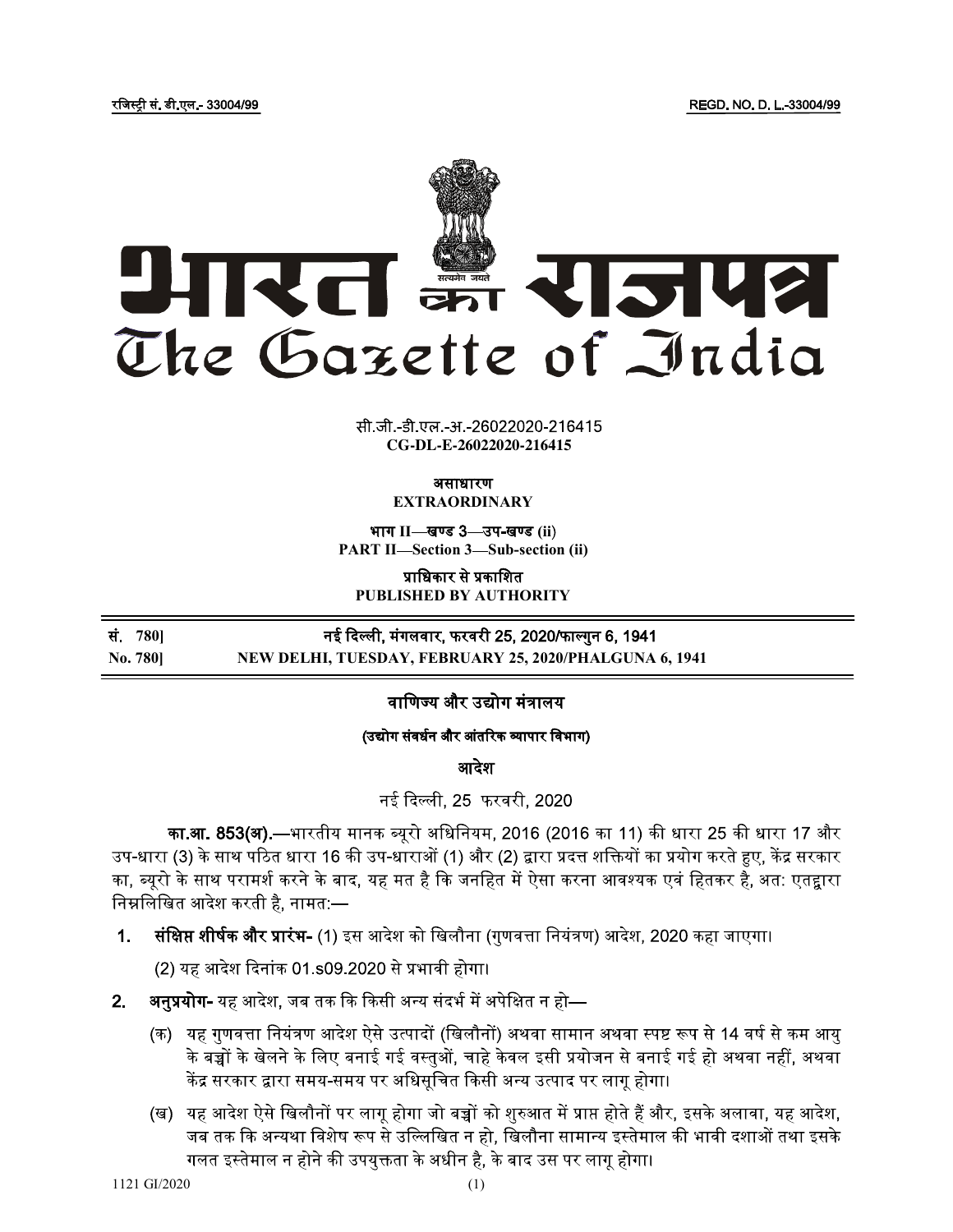3. मानक का अनुपालन और मानक चिह्न का अनिवार्य प्रयोग—निम्नलिखित तालिका के कॉलम (1) में विनिर्दिष्ट वस्त्एँ या सामान उक्त तालिका के कॉलम (2) में उल्लिखित तदनरूपी भारतीय मानक के अनुरूप होंगे तथा उनमें भारतीय मानक ब्यूरो (अनुपालन मूल्यांकन) विनियम, 2018 की अनुसूची-II की स्कीम-I के अनुसार ब्यूरो के लाइसेंस के तहत मानक चिह्न लगा होगा।

बशर्ते कि निर्यात की जाने वाली वस्तुओं या सामान पर इस आदेश से कुछ भी लागू नहीं होगा।

**प्रमाणन और प्रवर्तन प्राधिकरण—**ब्यूरो उक्त तालिका के कॉलम (1) में विनिर्दिष्ट वस्तुओं या सामान के संबंध में  $4.$ प्रमाणन और प्रवर्तन प्राधिकरण होगा।

| वस्तु या सामान | भारतीय मानक              | भारतीय मानक का शीर्षक                                                                                  |
|----------------|--------------------------|--------------------------------------------------------------------------------------------------------|
| (1)            | (2)                      | (3)                                                                                                    |
| खिलौने         | आईएस 9873 (भाग 1) : 2018 | खिलौनों की सुरक्षा भाग 1 मैकेनिकल और भौतिक सामान से संबंधित<br>सुरक्षा पहलू                            |
|                | आईएस 9873 (भाग 2) : 2017 | खिलौनों की सुरक्षा भाग 2 ज्वलनशीलता                                                                    |
|                | आईएस 9873 (भाग 3) : 2017 | खिलौनों के लिए सुरक्षा आवश्यकता भाग 3 कतिपय तत्वों  में बदलाव                                          |
|                | आईएस 9873 (भाग 4) : 2017 | खिलौनों की सुरक्षा भाग 4 स्विंग, स्लाइड्स और इसी प्रकार के इंडोर<br>ओर आउटडोर फैमिली उपयोग वाले खिलौने |
|                | आईएस 9873 (भाग 7) : 2017 | खिलौनों की सुरक्षा भाग 7 फिंगर पेंट्स के लिए आवश्यकता और जांच<br>पद्धति                                |
|                | आईएस 9873 (भाग 9) : 2017 | खिलौनों की सुरक्षा भाग 9 खिलौनों और बच्चों के उत्पादों में कतिपय<br>थैलेट्स ईस्टर्स                    |
|                | आईएस 15644: 2006         | इलैक्ट्रिक खिलौनों की सुरक्षा                                                                          |

## तालिका

**नोट** : इस तालिका के प्रयोजन के लिए, भारतीय मानक ब्यूरो द्वारा समय-समय पर अधिसूचित किए गए संशोधनों सहित भारतीय मानकों के नवीनतम संस्करण ऐसी अधिसूचना की तिथि से लागू होंगे। ।

> [फा. सं 11(4)/2017-सीआई] मनमीत के. नंदा, संयुक्त सचिव

## MINISTRY OF COMMERCE AND INDUSTRY

## (Department for Promotion of Industry and Internal Trade)

## ORDER

New Delhi, the 25th February, 2020

S.O. 853 $(E)$ . In exercise of the powers conferred by sub-sections (1) and (2) of section 16 read with section 17 and sub-section (3) of section 25 of the Bureau of Indian Standards Act, 2016 (11 of 2016), the Central Government, after consulting the Bureau, is of the opinion that it is necessary and expedient so to do in the public interest, hereby makes the following Order, namely:

1. Short title and commencement. (1) This Order may be called the Toys (Quality Control) Order, 2020.

(2) It shall come into force with effect from 01.09.2020.

- 2. Application.-In this order, unless the context otherwise requires—
	- (a) This Quality Control Order shall apply to (Toys) Product or material designed or clearly intended, whether or not exclusively, for use in play by children under 14 years of age or any other product as notified by the Central Government from time to time;